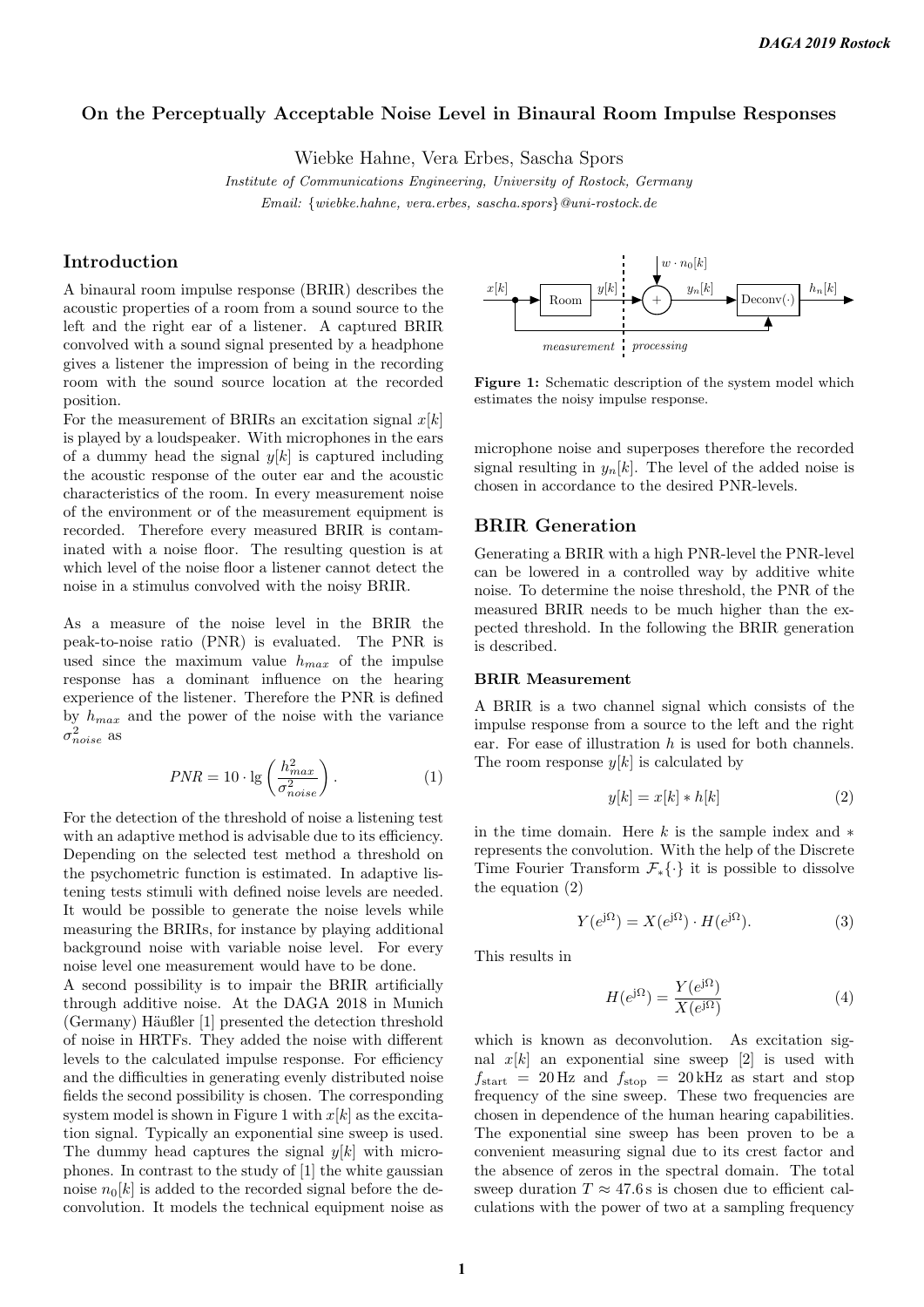of  $f_s = 44100 \text{ Hz}$ .

The measurement of the BRIR took place in the audio laboratory of the University of Rostock. The room with a size of  $5.75 \text{ m} \times 5.0 \text{ m} \times 3.0 \text{ m}$  is acoustically treated and has a low reverberation time of  $T_{60} \approx 0.3$  s. The signal is captured by a KEMAR dummy head which is positioned in 2 m distance facing the loudspeaker.

To achieve a high PNR the mean BRIR  $h_M[k]$ 

$$
h_M[k] = \frac{1}{I} \cdot \sum_{i=0}^{I} h_i[k]
$$
 (5)

over I measurements is calculated. With the normalized system distance [3] defined as

$$
D_i = \sqrt{\frac{\sum_{k=0}^{K-1} |h_i[k] - h_{i-1}[k]|^2}{\sum_{k=0}^{K-1} |h_i[k]|^2}}
$$
(6)

a measure of the quality depending on the preceding impulse response  $i-1$  is determined to detect outliers. Here is  $K$  the length of the impuls response. If the system distance D between these two measurements is greater than a self-defined threshold of 0.017, the measurement i is neglected. Then the system distance is calculated again with the next following measurement  $i + 1$ . After measuring BRIRs a whole night, from the 600 measurements  $I = 576$  are selected to calculate the mean BRIR  $h_M$ . This results in a PNR-level of 101.9 dB.

#### BRIR Processing

For the realization of the different PNR levels additional white noise is added to the recorded signal  $y[k]$ . This can be written as

$$
H(e^{j\Omega}) = \frac{Y_N(e^{j\Omega})}{X(e^{j\Omega})}
$$
  
= 
$$
\frac{Y(e^{j\Omega}) + w \cdot N_0(e^{j\Omega})}{X(e^{j\Omega})}
$$
  
= 
$$
\frac{Y(e^{j\Omega})}{X(e^{j\Omega})} + \frac{w \cdot N_0(e^{j\Omega})}{X(e^{j\Omega})}
$$
 (7)  

$$
H_N(e^{j\Omega})
$$

in the frequency domain. Hereby  $N_0(e^{j\Omega})$  is the additive white gaussian noise with unity variance and  $H_M(e^{j\Omega})$ the measured mean BRIR. The deconvolution of the white noise with the exponential sweep  $H_N(e^{j\Omega})$  results in blue noise where the power density increases with 3 dB per octave.

To get different PNR levels the scaling factor  $w$  is introduced. For realizing the desired PNR steps a mathematical relationship between the weighting and the resulting PNR is needed. Connecting equation (1) with (4) yields an exponential relation of the two parameters:

$$
w = 10^{\frac{1}{20} \cdot (PNR_0 - PNR)}.
$$
 (8)

The constant  $PNR_0$  is calculated by equation (1) with the use of the noisy impulse response  $h_n$  with the factor



Figure 2: Truncation of the impulse response 10 dB below the intersection point of the decay slope and the noise level.

 $w = 1$ . For the calculation of all BRIRs the same noise sequence is used in order to avoid differences in colouration as perceptual cue.

#### BRIR Truncation

The measured BRIR with the added noise is truncated due to the fact that no further information are contained in the noise tail. Additionally preliminary experiments showed that a long noise tail is audible in speech pauses between sentences what might serve as a cue for detection of noise in BRIRs. The truncation time is determined 10 dB below the intersection point of the decay curve to the noise floor in a logarithmic scale as shown in Figure 2 for an impulse response with a  $PNR = 70$  dB. This point is chosen for the reason that information in the impulse response may still be audible through the noise. To identify this point the linear decay curve of the impulse response and the noise level are estimated. The PNR steps leads to different truncation points at every generated impulse response. Therefore an automatic algorithm is used for truncation.

Oversampling of the impulse response did not change the maximum value more than 0.5 dB and was therefore omitted for estimating the peak level  $h_{max}^2$ .

To estimate the noise power the last  $10\%$  of the 1 s long impulse response were used. This way, an influence of measurement artefacts at the end of the deconvolved impulse response, which had the same length as the captured signal, is avoided.

A good approach for approximating the decay curve of the impulse response is described by Karjalainen et al. [4]. First the impulse response envelope is smoothed by the Schroeder Integration [5] which starts theoretically at infinity [6]. Through the contamination with noise it results in a bias at the late part of the decay slope [4]. To avoid this, the Schroeder integration is calculated in the interval  $[k_{max}, k_I]$ .  $k_I$  is the point at which the decay curve meets the noise level [6] and  $k_{max}$  is the point at which the impulse response has its maximum value.  $L[k]$  is the discrete time version of the Schroeder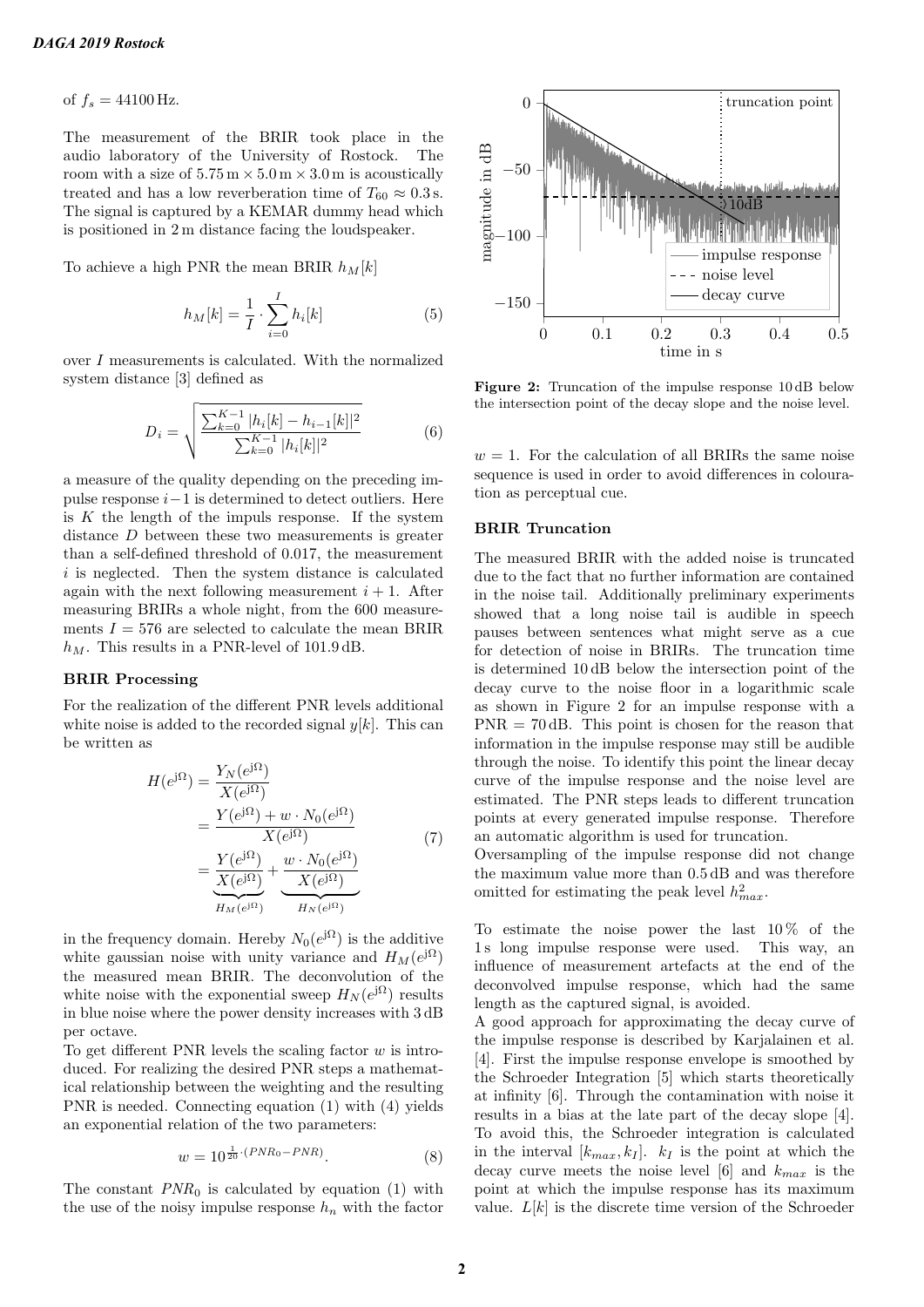

Figure 3: The backward integration of the impulse response with the interval boundary  $[k_{max}, k_I]$ .

integration [4]:

$$
L[k] = 10 \cdot \lg \left( \frac{\sum_{i=k}^{k_I} h_i^2}{\sum_{j=k_{max}}^{k_I} h_j^2} \right).
$$
 (9)

With the iterative Lundeby algorithm [6] the interval boundary  $k_I$  as intersection point of the noise level and the decay curve is determined.

In Figure 3 the resulting smoothed decay curve of the Schroeder integration is shown exemplarily at an impulse response with  $PNR = 70$  dB. From the smoothed envelope of the Schroeder integration the parameters of the linear decay curve are estimated with the least squares algorithm.

## Stimuli Generation

The modified and truncated BRIR is convolved with a speech signal. The headphone transfer function of the used headphone type AKG K601 is equalized. A fadein and fade-out of 0.01 s of the stimuli is realized by a Blackman-window. Finally the stimuli are normalized by the maximum value of all stimuli for the left and the right ear.

### Design of the Listening Test

Using a listening test, a specific target value on the psychometric function is determined [7]. Due to the precise and efficient threshold detection, adaptive listening tests are preferred for this task [8]. Particularly the time minimization for the subject is important. In an adaptive method the stimulus level is dependent on the preceding stimulus level and the response of the subject [9]. With the transformed up-down staircase method no specific information about the psychometric function is needed [8]. Combined with the 3AFC (alternative forced choice) method which is the most efficient method [10], the listening test is designed as shown in Figure 4. The estimated point at the psychometric function results in 56.1% through the choice of the 3AFC paradigm with the 2Up-1Down rule.

As reference a stimulus with a  $PNR = 90$  dB is used.



Figure 4: Exemplary procedure of the adaptive 3AFC listening test.

At this PNR-level no noise artefacts were audible in pre-tests. The listening test starts with a stimulus with a PNR = 40 dB. If the threshold and the psychometric function are not known it is recommended to use a larger step size in the beginning and reduce the step size during the experiment [9]. Therefore the step size is halved after the second, fourth and sixth turning point. The estimate of the threshold is done by averaging the turning points. It is recommended to test until six or eight turning points are reached [9] with the smallest step size.

The smallest step size is given by 1 dB. Keeping the concentration time for the subjects as short as possible the threshold is estimated after six turning points by averaging these and the listening test is finished. If the answers of a subject do not converge towards a threshold, a stop criterion is defined by 60 trials.

To execute the listening test, the Matlab based software package 'WhisPER' by the TU Berlin is used [11]. The listening test starts with a training phase where the subject gets familiar with the task. A staircase procedure with 10 trials is used for this purpose. Here, the stimuli are castanets. In order to make the subjects understand the test principle a signal is used which is sensitive.

## Results of the Listening Test

The listening tests were performed in the audio laboratory of the University of Rostock. The subjects were sitting in the well-damped and quiet room. Altogether 20 subjects at the age from 24 to 61 years participated. Six subjects had no experience in the field of audio, 11 subjects through their hobbies and three through their work. One of the subjects announced hearing impairment after the test. Therefore the result of this subject has been removed afterwards. From two subjects no threshold could be estimated because they reached the stop criterion. After the first subject the sound level was raised at the recommendation of the subject. So the